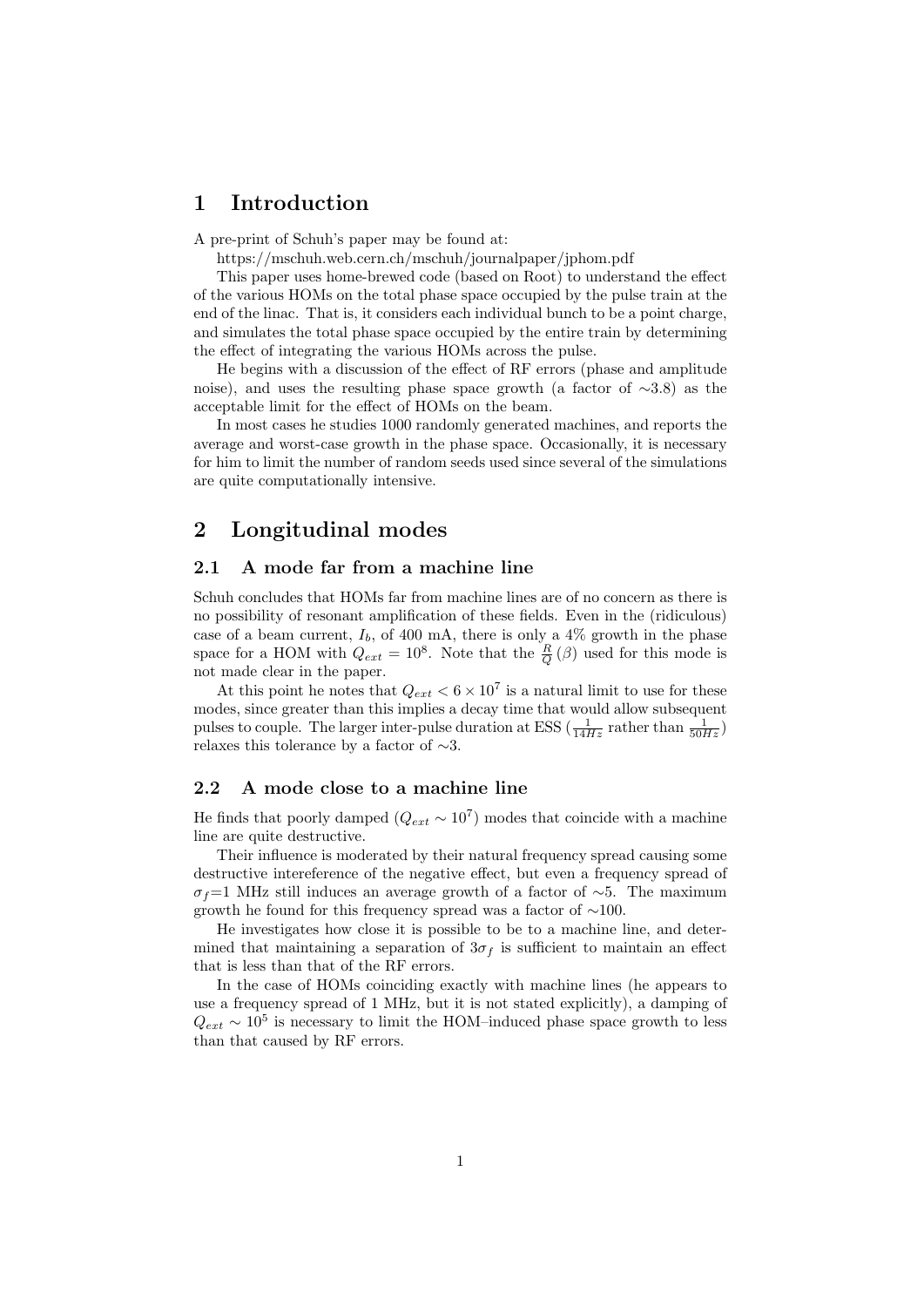#### 2.3 Conclusions

From this, it would appear that simply avoiding a machine line would allow us to relax the  $Q_{ext}$  tolerance to  $\sim 10^8$ , however pulse substructure complicates this. See section 4.

# 3 Transverse modes

He studies the effect of transverse modes on the horizontal phase space, including the effects of injection noise, and alignment errors. I note that he doesn't appear to have studied angular misalignments.

In all cases he reports very little impact due to these modes.

## 4 Effect of pulse sub-structure

He studies various chopping patterns, and notes that sub-structure adds additional Fourier sidebands to the primary machine lines. This increases the "danger zone" around the machine lines that should be avoided by HOMs. This is a larger concern for high frequency patterns (e.g. 5/8), than slower schemes  $(e.g. 500/800)$ .

He concludes that  $Q_{ext} = 10^5$  offers stable operation for any conceivable chopping pattern, although this may be relaxed for any modes more than  $\sim$ 50 MHz from machine lines (remembering that machine lines are only separated by 352 MHz, and so this considerably shrinks the safe region).

# 5 Recommendations

Given the unknown status of the required substructure at ESS, it would seem that  $Q_{ext} < 10^5$  is required for all modes. This will retain maximum flexibility for pulse substructure changes.

This, however, will require the installation of HOM couplers very close to the end cells of the cavity, thus adding to the expense, and the engineering complexity required in designing and constructing them. In addition, multipacting studies become more urgent in order to avoid the problems experienced by SNS.

Despite this, the default recommendation will be to maintain  $Q_{ext} < 10^5$  for all HOMs.

## 6 Questions

- 1. Are there any significant differences between the SPL & ESS lattices (longitudinal and transverse) that mean it is inappropriate to apply his conclusions to ESS?
	- It appears to be non-trivial to directly translate SPL results to ESS, since it is not clear how differences in the focusing schemes will alter the conclusions from his note.
	- Therefore studies should be conducted on the ESS lattice.